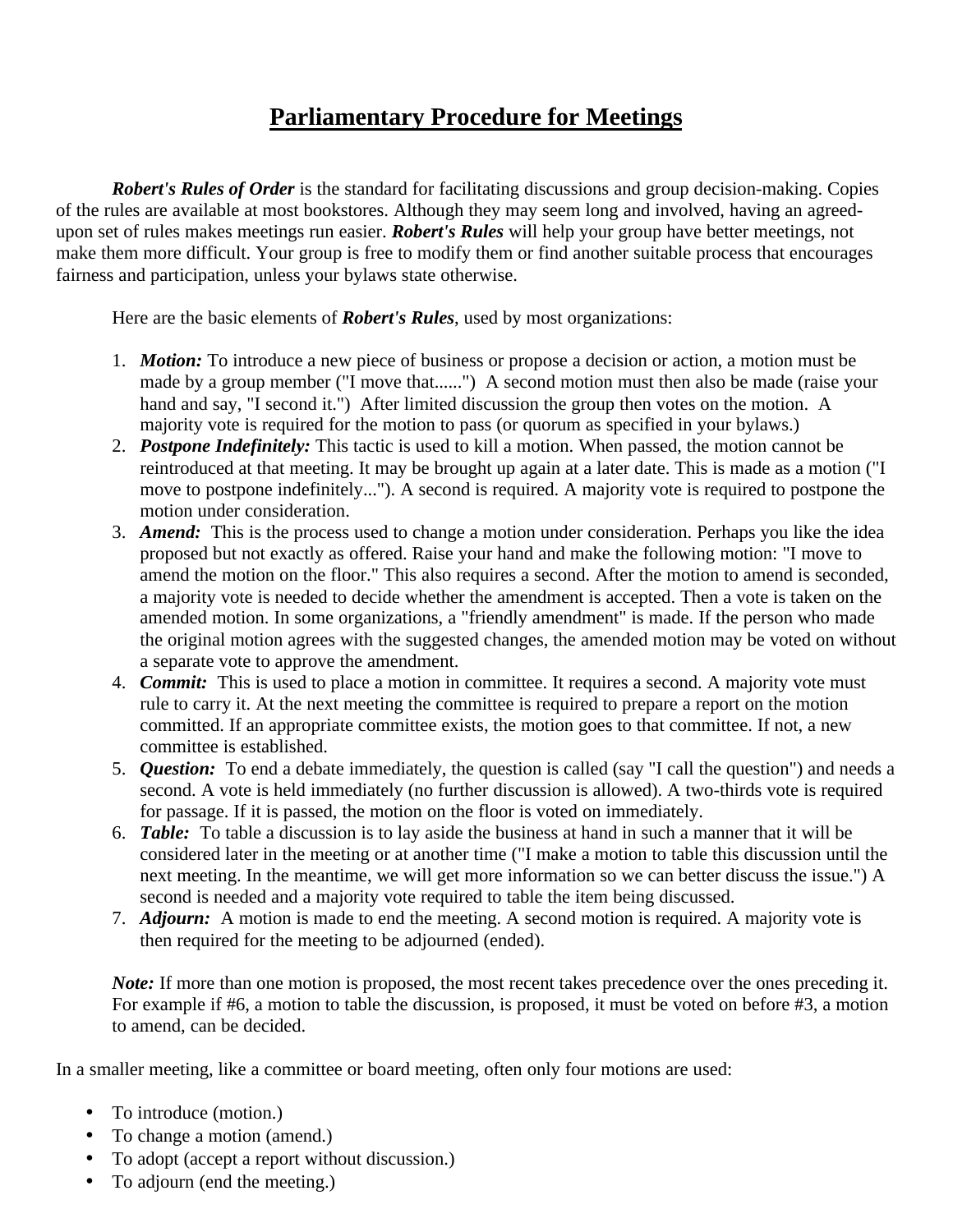Remember, these processes are designed to ensure that everyone has a chance to participate and to share ideas in an orderly manner. Parliamentary procedure should not be used to prevent discussion of important issues.

Board and committee chairpersons and other leaders may want to get some training in meeting facilitation and in using parliamentary procedure. Additional information on meeting processes, dealing with difficult people, and using *Robert's Rules* is available from district office staff and community resources such as the League of Women Voters, United Way and other technical assistance providers. Parliamentary Procedure at a Glance, by O. Garfield Jones, is an excellent and useful guide for neighborhood association chairs.

## **Tips in Parliamentary Procedure**

The following summary will help you determine when to use the actions described in *Robert's Rules*.

- **A main motion must be moved, seconded, and stated by the chair before it can be discussed.**
- **If you want to move, second, or speak to a motion,** *stand and address the chair.*
- **If you approve the motion as is**, *vote for it*.
- **If you disapprove the motion**, *vote against it*.
- **If you approve the idea of the motion but want to change it**, *amend it or submit a substitute for it*.
- **If you want advice or information to help you make your decision**, *move to refer the motion to an appropriate quorum or committee with instructions to report back.*
- **If you feel they can handle it better than the assembly**, *move to refer the motion to a quorum or committee with power to act*.
- **If you feel that there the pending question(s) should be delayed so more urgent business can be considered**, *move to lay the motion on the table*.
- **If you want time to think the motion over**, *move that consideration be deferred to a certain time*.
- **If you think that further discussion is unnecessary**, *move the previous question*.
- **If you think that the assembly should give further consideration to a motion referred to a quorum or committee**, *move the motion be recalled*.
- **If you think that the assembly should give further consideration to a matter already voted upon**, *move that it be reconsidered*.
- **If you do not agree with a decision rendered by the chair**, *appeal the decision to the assembly*.
- **If you think that a matter introduced is not germane to the matter at hand**, *a point of order may be raised*.
- **If you think that too much time is being consumed by speakers**, *you can move a time limit on such speeches*.
- **If a motion has several parts, and you wish to vote differently on these parts**, *move to divide the motion*.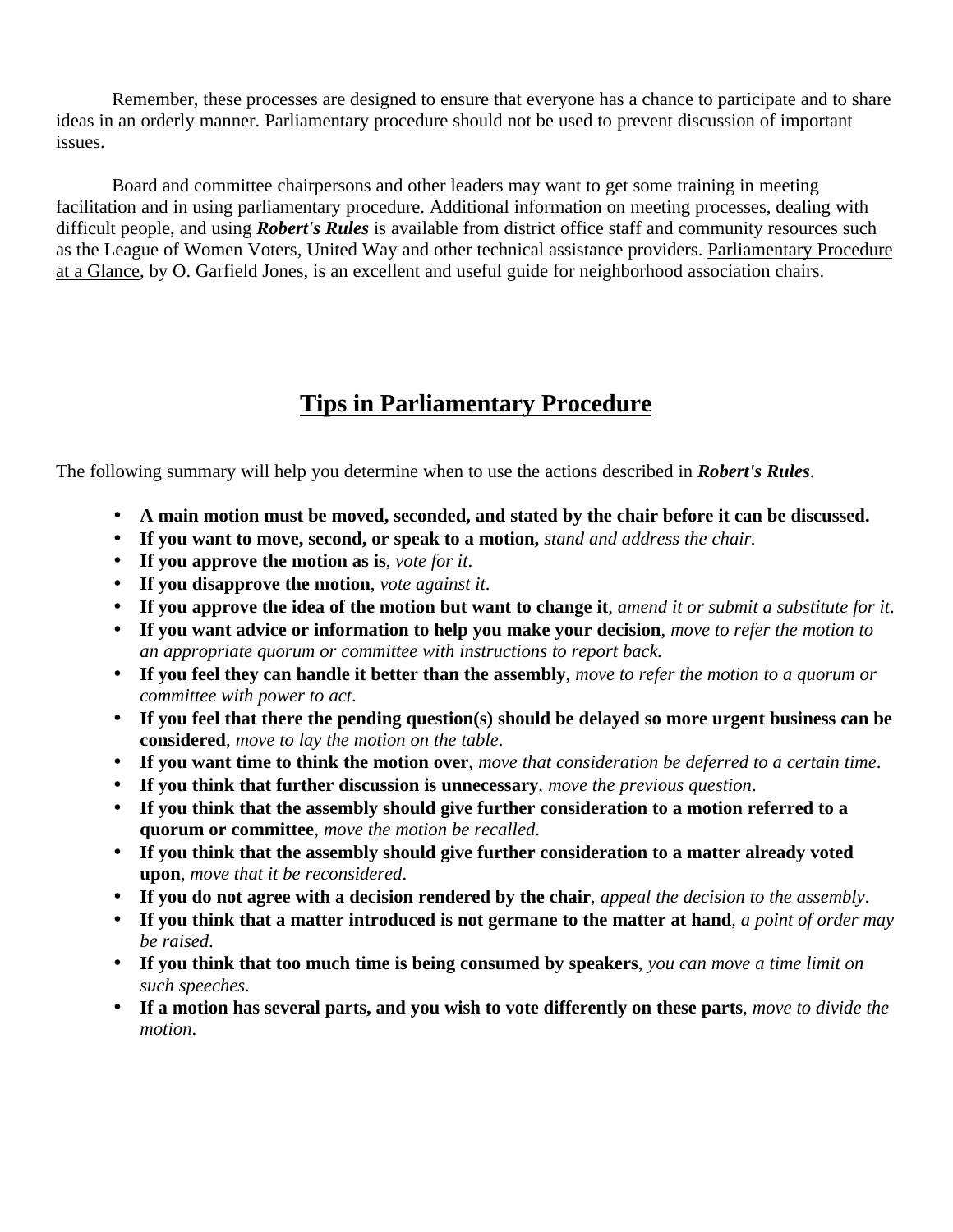# PARLIAMENTARY PROCEDURE AT A GLANCE

| TO DO THIS<br>iliya ka                                | YOU SAY THIS                                   | MAY YOU<br><b>INTERRUPT</b><br><b>SPEAKER</b> | <b>MUST YOU</b><br>BE<br><b>SECONDED</b> | <b>IS MOTION</b><br><b>DEBATABLE</b> | <b>WHAT</b><br><b>VOTE</b><br><b>REQUIRED</b> |
|-------------------------------------------------------|------------------------------------------------|-----------------------------------------------|------------------------------------------|--------------------------------------|-----------------------------------------------|
| Adjourn meeting*                                      | I move that we adjourn                         | No                                            | Yes                                      | No                                   | Majority                                      |
| Recess meeting                                        | I move that we recess<br>until                 | No                                            | Yes                                      | No                                   | Majority                                      |
| Complain about noise,<br>room temperature, etc.*      | Point of privilege                             | Yes                                           | No                                       | No                                   | No vote                                       |
| Suspend further<br>consideration of<br>something*     | I move we table it                             | No                                            | Yes                                      | No                                   | Majority                                      |
| End debate                                            | I move the previous<br>question                | No                                            | Yes                                      | No                                   | $2/3$ vote                                    |
| Postpone consideration of<br>something                | I move we postpone<br>this matter until        | No                                            | Yes                                      | Yes                                  | Majority                                      |
| Have something studied<br>further                     | I move we refer this<br>matter to committee    | No                                            | Yes                                      | Yes                                  | Majority                                      |
| Amend a motion                                        | I move this motion be<br>amended by            | No                                            | Yes                                      | Yes                                  | Majority                                      |
| Introduce business (a<br>primary motion)              | I move that                                    | No                                            | Yes                                      | Yes                                  | Majority                                      |
| Object to procedure or<br>personal affront*           | Point of order                                 | Yes                                           | No                                       | No                                   | No vote,<br>Chair<br>decides                  |
| Request information                                   | Point of information                           | Yes                                           | No.                                      | No.                                  | No vote                                       |
| Ask for actual count to<br>verify voice vote          | I call for a division of<br>the house          | No                                            | No                                       | No                                   | No vote                                       |
| Object consideration of<br>undiplomatic vote*         | I object to consideration<br>of this question  | Yes                                           | No                                       | No                                   | $2/3$ vote                                    |
| Take up a matter<br>previously tabled*                | I move to take from<br>the table               | No                                            | Yes                                      | No                                   | Majority                                      |
| Reconsider something<br>already disposed of*          | I move we reconsider<br>our action relative to | Yes                                           | Yes                                      | Yes                                  | Majority                                      |
| Consider something<br>already out of its<br>schedule* | I move we suspend the<br>rules and consider    | No                                            | Yes                                      | No                                   | $2/3$ vote                                    |
| Vote on a ruling by the<br>Chair                      | I appeal the Chair's<br>decision               | Yes                                           | Yes                                      | Yes                                  | Majority                                      |

\*Not amendable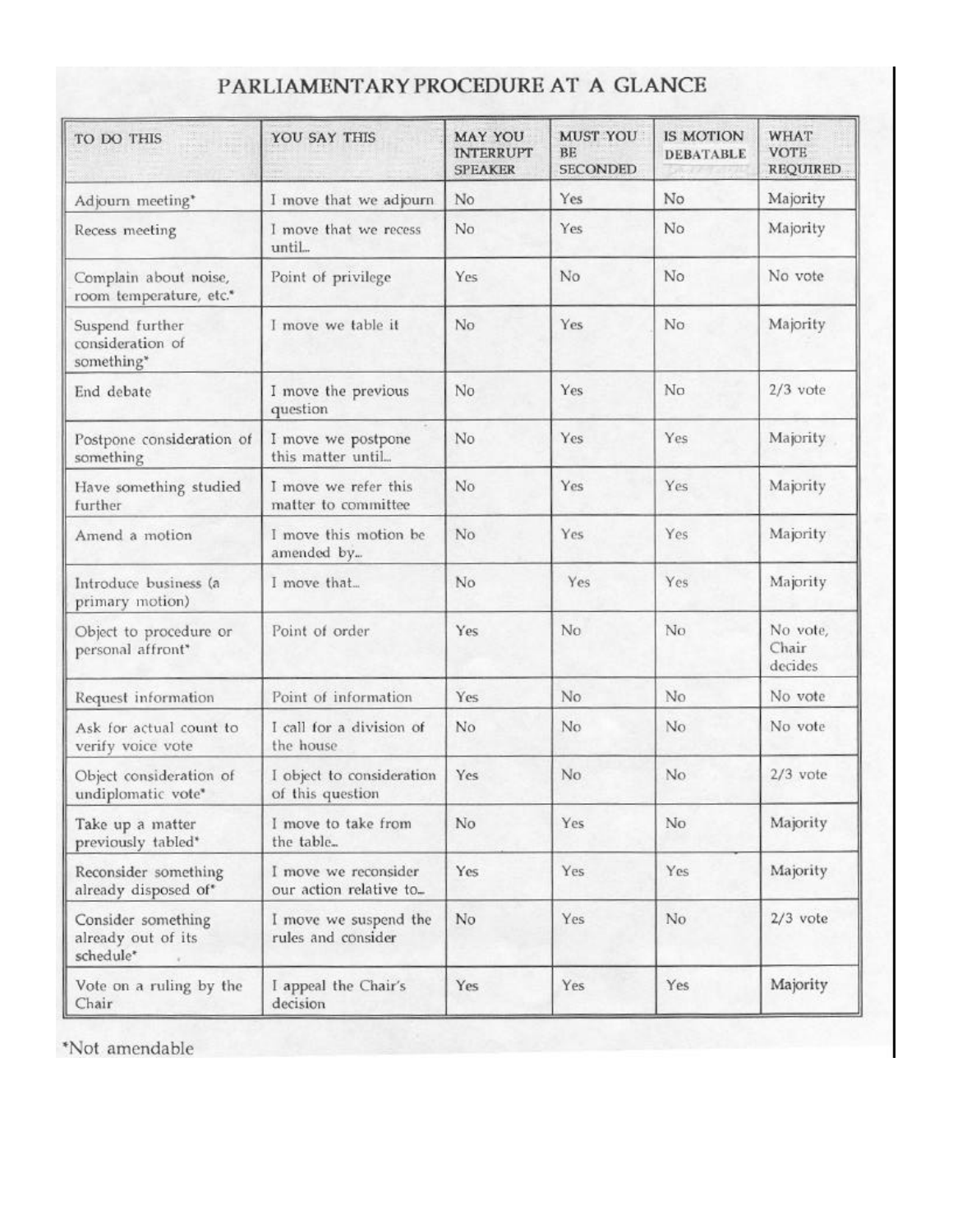|                       |                                                | Debatable      | Amendable | Can Be<br>Reconsidered | Requires<br>2/3 Vote |
|-----------------------|------------------------------------------------|----------------|-----------|------------------------|----------------------|
| Privileged<br>Motions | Fix Time at Which to<br>Adjourn                | No             | Yes       | No                     | No.                  |
|                       | Adjourn                                        | No             | No.       | Yes                    | No                   |
|                       | Question of Privilege                          | No             | Yes       | Yes                    | No                   |
|                       | Call for Order of Day                          | No             | No        | Yes                    | No                   |
| Incidental<br>Motions | Appeal                                         | Yes            | No        | Yes                    | No                   |
|                       | Objection to<br>Consideration of a<br>Question | No             | No.       | Yes                    | Yes                  |
|                       | Point of Information                           | No             | No.       | No                     | No                   |
|                       | Point of Order                                 | No.            | No        | No.                    | No                   |
|                       | Read Papers                                    | No             | No.       | Yes                    | No                   |
|                       | Suspend the Rules                              | N <sub>o</sub> | No        | No                     | Yes                  |
|                       | Withdraw a Motion                              | No             | No        | Yes                    | No.                  |
| Subsidiary<br>Motions | Lay on the Table                               | No.            | No        | Yes                    | No.                  |
|                       | The Previous Question<br>(close debate)        | No             | No        | Yes                    | Yes                  |
|                       | Limit or Extend Debate                         | No             | Yes       | Yes                    | Yes                  |
|                       | Postpone to a Definite<br>Time                 | Yes            | Yes       | Yes                    | No                   |
|                       | Refer to Committee                             | Yes            | Yes       | Yes                    | No                   |
|                       | Amend the Amendment                            | Yes            | No.       | No                     | No                   |
|                       | Amendment                                      | Yes            | Yes       | Yes                    | No.                  |
|                       | Postpone Indefinitely                          | Yes            | No.       | Yes                    | No                   |
| Main Motion           | Main or Procedural<br>Motion                   | Yes            | Yes       | Yes                    | No                   |

#### PARLIAMENTARY PROCEDURE AT A GLANCE

This table presents the motions in order of precedence. Each motion takes precedence over (i.e. can be considered ahead of) the motions listed below it. No motion can supersede (i.e. be considered before) any of the motion listed above it.

PLEASE NOTE: many organizations use only the Main Motion and Subsidiary Motions, handling other matters on an informal basis.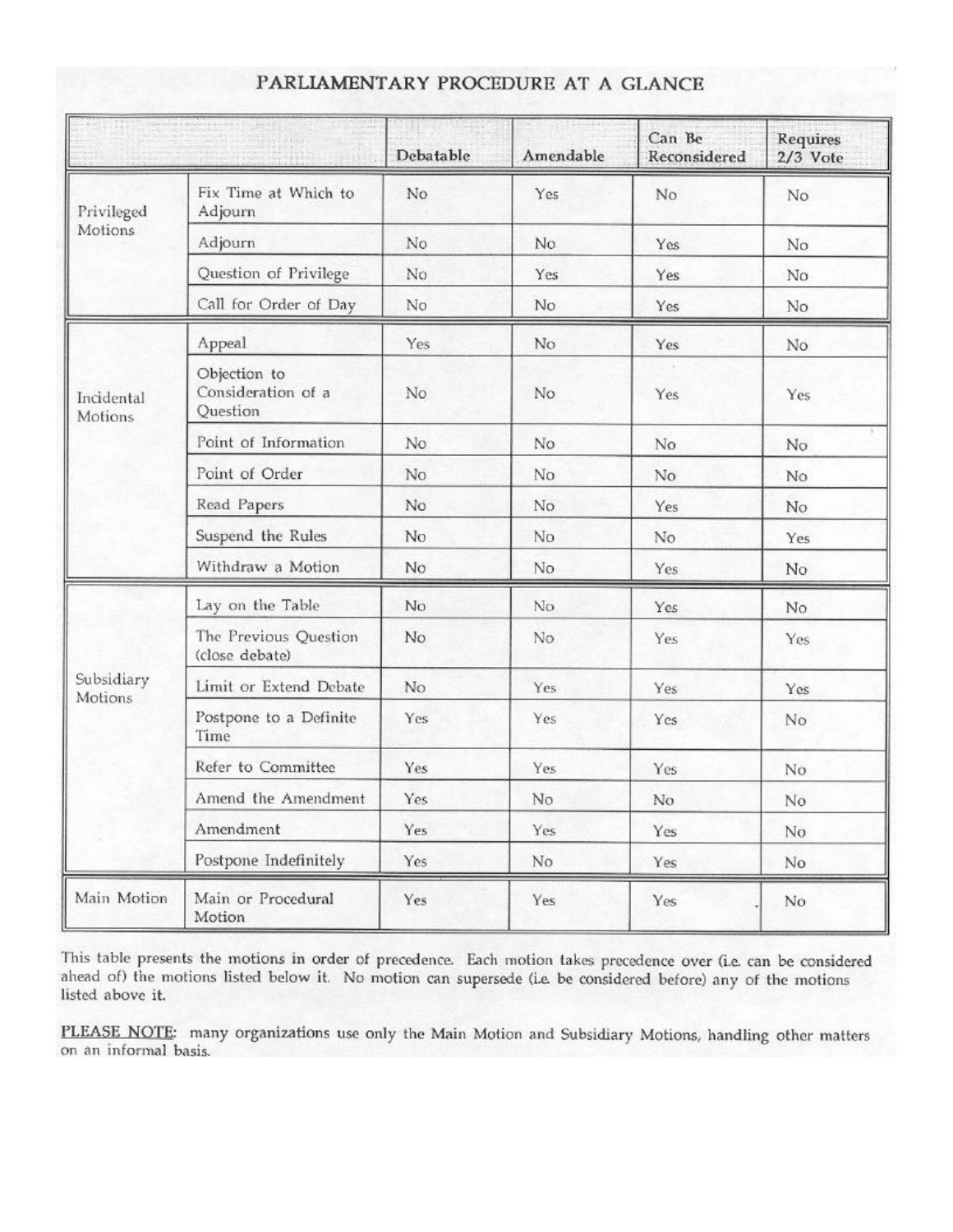# **IN THE MEETING**

#### *TO INTRODUCE A MOTION:*

Stand when no one else has the floor. Address the Chair by the proper title. Wait until the chair recognizes you.

- Now that you have the floor and can proceed with your motion say "I move that...," state your motion clearly and sit down.
- Another member may second your motion. A second merely implies that the seconder agrees that the motion should come before the assembly and not that he/she is in favor of the motion.
- If there is no second, the Chair says, "The motion is not before you at this time." The motion is not lost, as there has been no vote taken.
- If there is a second, the Chair states the question by saying "It has been moved and seconded that ... (state the motion). . ., is there any discussion?"

### *DEBATE OR DISCUSSING THE MOTION:*

- The member who made the motion is entitled to speak first.
- Every member has the right to speak in debate.
- The Chair should alternate between those "for" the motion and those "against" the motion.
- The discussion should be related to the pending motion.
- Avoid using a person's name in debate.
- All questions should be directed to the Chair.
- Unless there is a special rule providing otherwise, a member is limited to speak once to a motion.
- Asking a question or a brief suggestion is not counted in debate.
- A person may speak a second time in debate with the assembly's permission.

### *VOTING ON A MOTION:*

- Before a vote is taken, the Chair puts the question by saying "Those in favor of the motion that ... (repeat the motion)... say "Aye." Those opposed say "No." Wait, then say "The motion is carried," or "The motion is lost."
- Some motions require a 2/3 vote. A 2/3 vote is obtained by standing
- If a member is in doubt about the vote, he may call out "division." A division is a demand for a standing vote.
- A majority vote is more than half of the votes cast by persons legally entitled to vote.
- A 2/3 vote means at least 2/3 of the votes cast by persons legally entitled to vote.
- A tie vote is a lost vote, since it is not a majority.